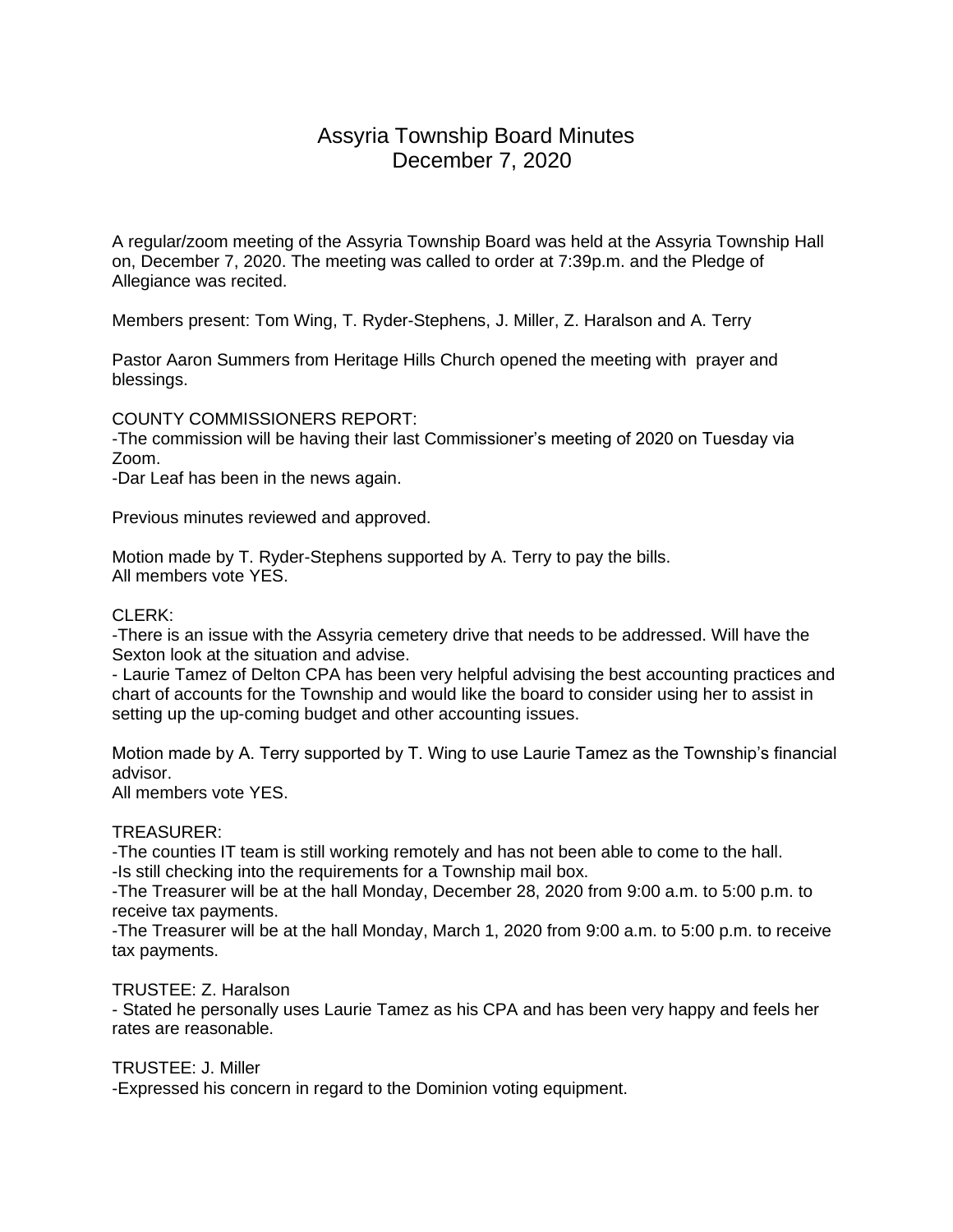ASSESSOR:

-BOR will be Tuesday, December 15, 2020 at 5:00 p.m. at the Township Hall to correct errors and otherwise address MCL 21 1.7 and MCL 21 1.53B issues. This is not a time for homeowners to come in to question or dispute issues.

-The Board needs to consider a Resolution in regard to the poverty laws.

-The Board needs to consider a Resolution requiring an Asset Test to be considered for a poverty exemption.

Resolution made by T. Ryder-Stephens supported by J. Miller to follow the poverty guide lines set by the State of Michigan in regard to a poverty tax exemption. All members vote YES

Resolution made by T. Ryder-Stephens supported by A. Terry requiring an Asset Test in order for a poverty exemption to be considered. All members vote YES

#### SUPERVISOR:

-Acknowledged his wife Heather Wing and thanked her for her service as County Commissioner and all of the things she has accomplished for the county.

-Appointed himself and Z. Haralson to the Bellevue Fire Board.

-Requested information from the road commission in regard to the increased traffic in Assyria Township during the closer of M-66. Traffic increased significantly on the township's dirt roads, causing numerous issues.

-Discussed the PA 116 request from Steven Webb and Jodi Poyer.

Motion made by T. Wing supported by A. Terry to except the request.

Motion made by J. Miller supported by T. Ryder-Stephens to continue with the current website for a two year period.

#### PUBLIC COMMENT:

Dena Miller wanted to acknowledge the great election workers Assyria Township has, the Clerk agreed. The Township is blessed with a great team of election workers.

### OLD BUSINESS: None

Meeting adjourned at 8:34 p.m.

Respectfully submitted by Annette Terry Assyria Township Clerk